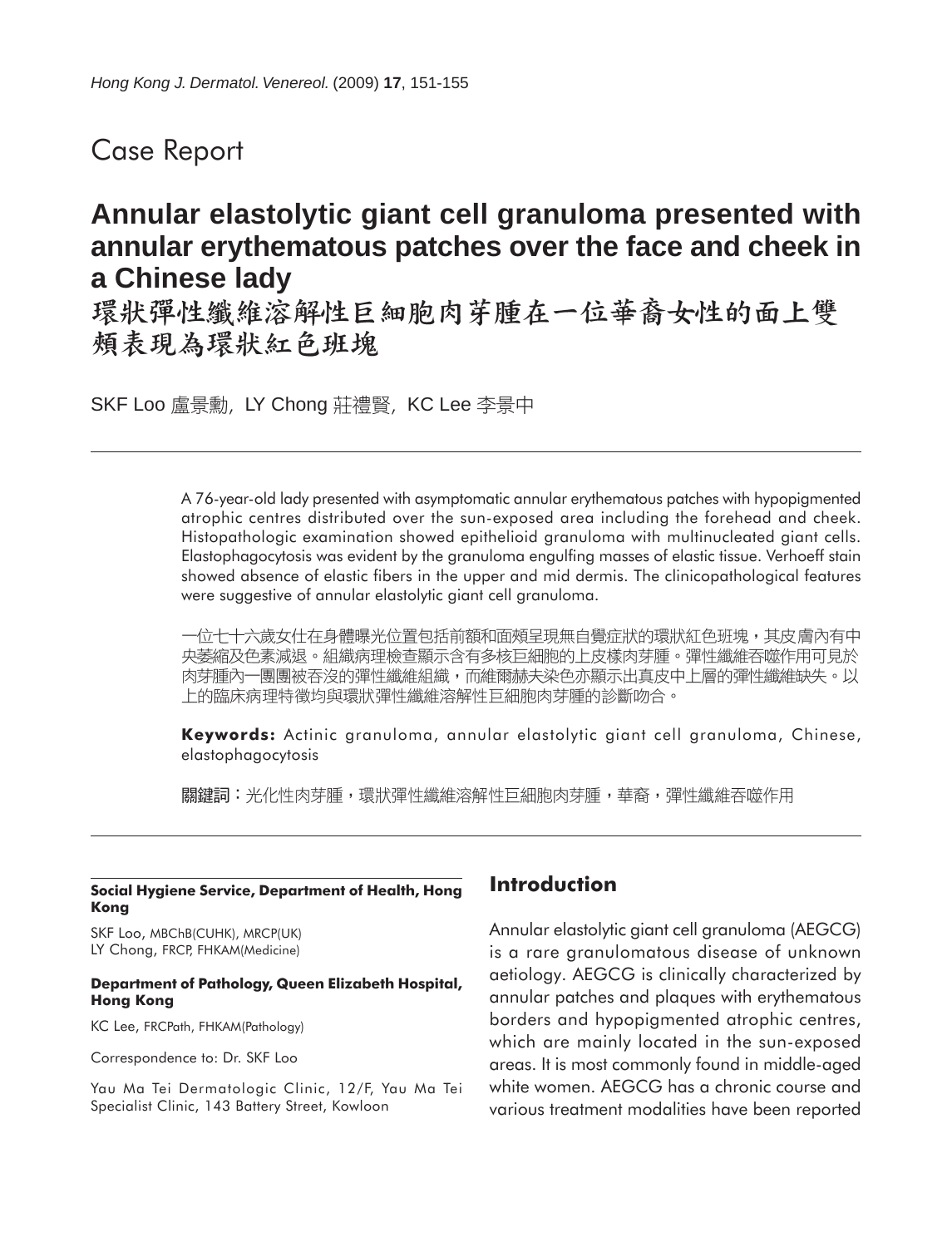with inconsistent results. Before defining AEGCG as a unique disease entity, similar clinical cases were diagnosed as "atypical annular necrobiosis lipoidica", "Miescher's granuloma of face" and "actinic granuloma" in the literature. It points towards the difficulties in proper classification of AEGCG within the spectrum of granulomatous disease. Radial elliptical skin biopsy including both the centre and periphery of the lesion is essential to establish the clinicohistopathological diagnosis.

#### **Case report**

A 76-year-old lady presented with asymptomatic facial rash for 1 year. She was a housewife all along and there were no precipitating factor identified. She had hypertension and was on atenolol for over 10 years, otherwise her past health was unremarkable.

On physical examination, there was multiple annular erythematous patches measuring 0.5 cm-1 cm in size with atrophic and hypopigmented centres (Figures 1 and 2). The lesions were distributed over the forehead and cheek. The scalp, back of ear, limbs, trunk and mucosa were all spared. There was no obvious scaling and no accompanying loss of sensation over the hypopigmented centre. She was clinically well and had no palpable lymphadenopathy. The complete blood count, liver and renal function test, antinuclear antibody and erythrocyte sedimentation rate (ESR) were all unremarkable. Chest X-ray showed clear lung fields with no hilar lymphadenopathy.

Histopathologic examination of the radial elliptical skin biopsy over the forehead patches showed epithelioid granuloma with multinucleated giant cells in the centre of the lesion. The periphery of the lesion showed solar elastosis while the central portion was devoid of elastic tissue in the upper and mid dermis as illustrated by Verhoeff stain. Elastophagocytosis was evident by the granuloma engulfing masses

of elastic tissue (Figures 3-6). The clinical features and histopathological findings were suggestive of annular elastolytic giant cell granuloma.



**Figure 1.** Annular erythematous patches with atrophic hypopigmented centre distributed over the forehead and cheek.



**Figure 2.** Close up view of the forehead lesion. (site of radial elliptical skin biopsy)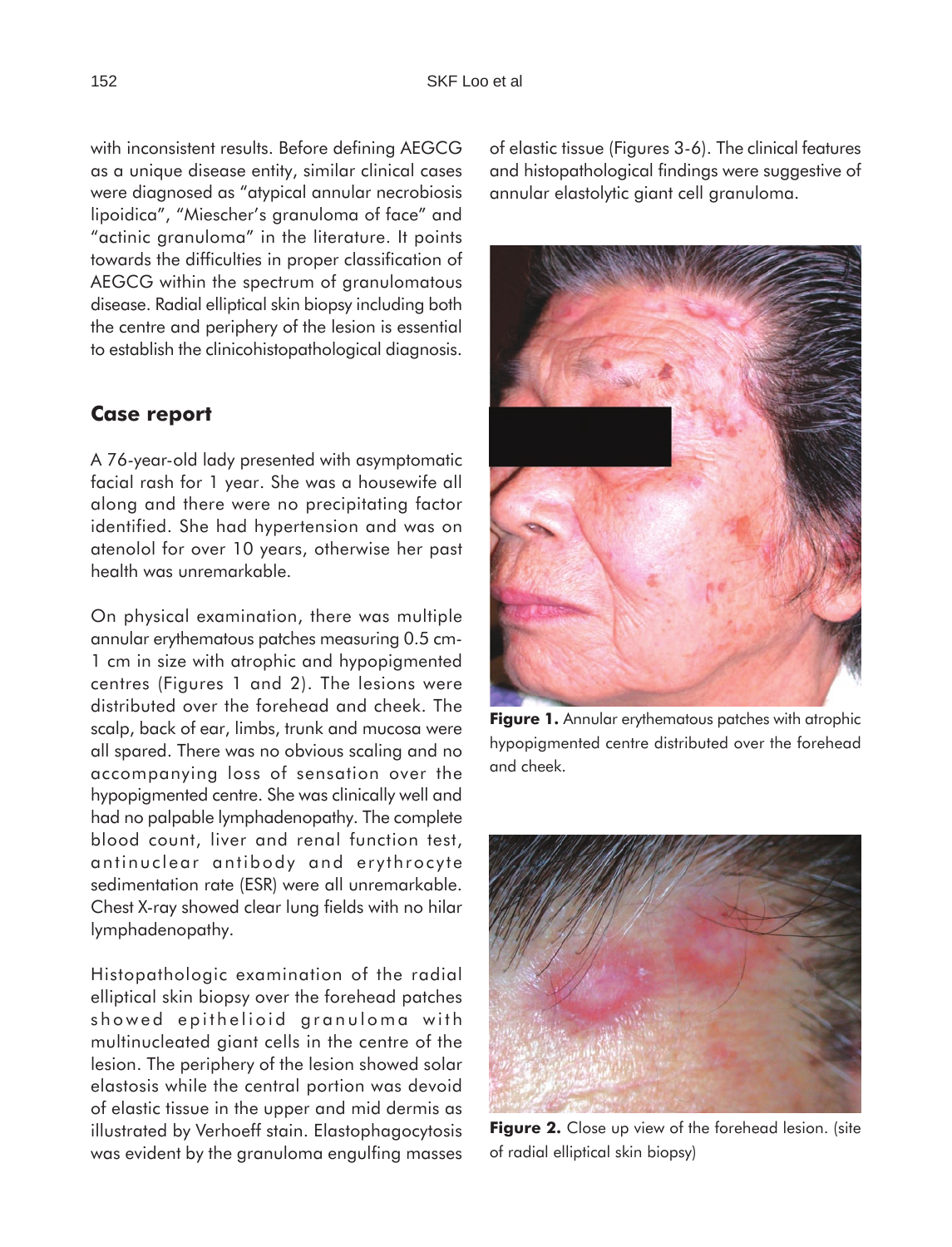### **Discussion**

This disease entity was recognized as actinic granuloma by O'Brien in 1975.<sup>1</sup> O'Brien used 'actinic' in the name of this disorder because he believed that its etiology was linked to ultraviolet and infrared radiation. Another theory was proposed by Hanke et al whose patients did not all demonstrate significant solar elastosis histologically. These authors used the descriptive term "annular elastolytic giant cell granuloma (AEGCG)" for this condition in 1979.2 Annular elastolytic giant cell granuloma is an uncommon disease that occurs predominantly in middle-aged women, usually over 40. The disease had been reported from several countries including Australia, the United Kingdom, the United States of America, the Caribbean, and Africa.



**Figure 3.** Low power view showing granulomatous inflammation in the dermis. (H&E stain)



Figure 4. Complete absence of elastic tissue on the right side of the specimen in contrast with that on the left. Granulomatous inflammation is noted in the mid portion. (Verhoeff stain)



**Figure 5.** High power view showing elastophagocytosis by histiocytes in edge of a granuloma i.e. centre of the clinical lesion. (Verhoeff stain)



**Figure 6.** Medium power view showing granuloma with giant cells in the dermis. (H&E stain)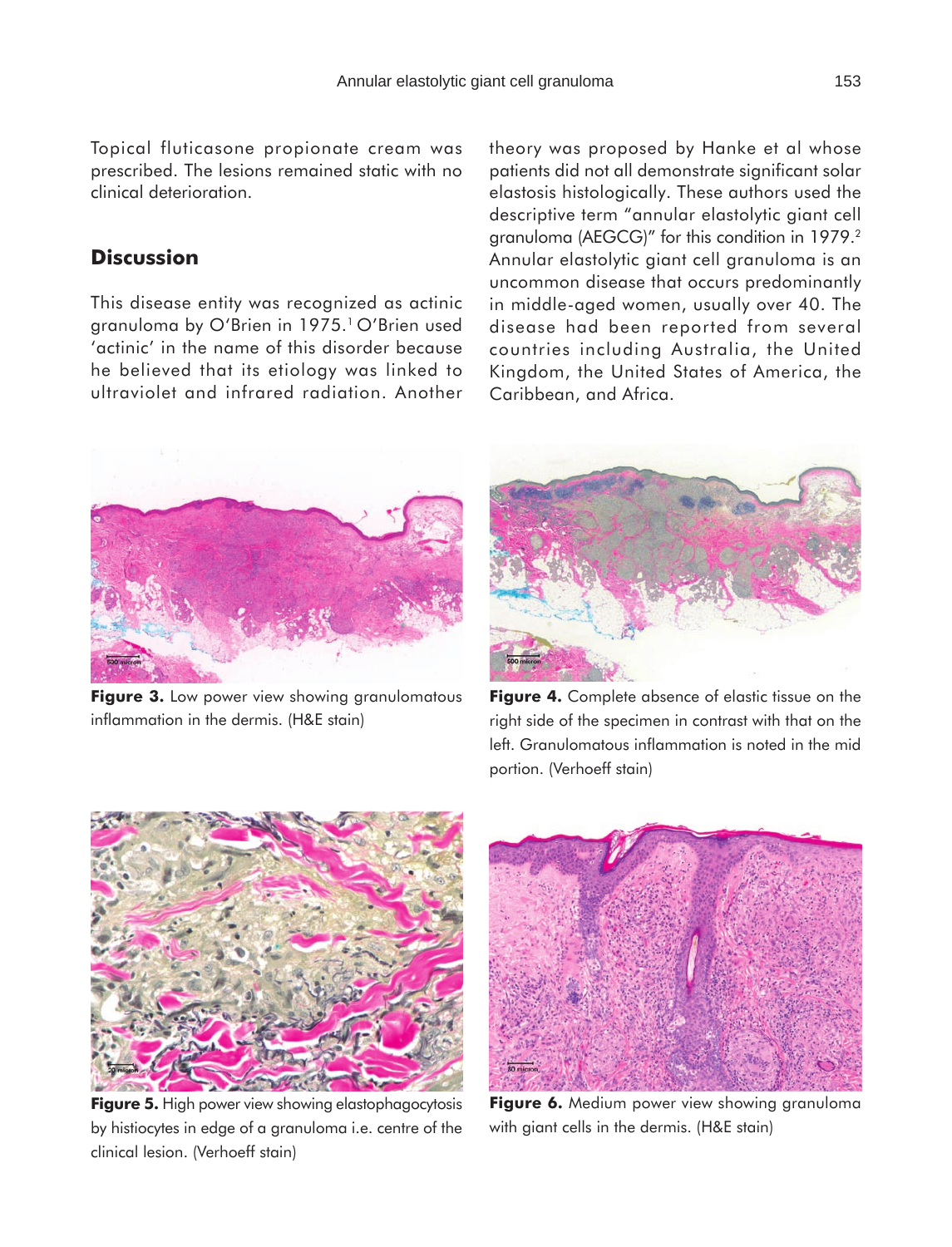There is conflicting opinion that whether AEGCG is a distinct clinical entity or a variant of granuloma annulare.3 Its pathogenesis is not fully understood, but it may be related to inflammation precipitated by actinic damage of the elastic fibers.4 T-helper cells are predominately involved in AEGCG, suggesting that the pathogenesis may involve a cell-mediated immunologic response to a weakly antigenic determinant on altered elastic fibres.5

Annular elastolytic giant cell granuloma usually presents with annular patches and plaques with raised erythematous borders and slightly atrophic, hypopigmented central regions that were distributed in sun-exposed areas. The sites of predilection include the neck, face, chest and arms. Scale is rarely observed. Individual lesions usually measure 0.5-10 cm in diameter, and the total number of lesions are generally less than ten. Patients are usually asymptomatic, although pruritus has been reported. A single plaque may last for months to years, after which spontaneous remission may occur, leaving mottled dyspigmentation or normal-appearing skin.<sup>1</sup>

Histopathologic section over the raised border of the skin lesion showed the non-palisading granulomatous infiltrate of histiocytes, foreign body type multinucleated giant cells with haphazardly arranged nuclei, and lymphocytes in the mid to upper dermis, with an absence of altered collagen, mucin or lipid deposition.<sup>5</sup> Elastic fibres are identified adjacent to and within the giant cells, giving rise to the term elastophagocytosis. Asteroid bodies which stained like elastic fibres with acid orcein may be observed within the multinucleated giant cells. These findings are not specific for AEGCG. They are seen less frequently in other granulomatous conditions such as granuloma annulare and necrobiosis lipoidica. Elastin tissue stains, such as the Verhoeffvan Gieson stain, showed a characteristic complete absence of elastic fibres in the areas affected by granulomatous inflammation. There are no vascular changes other than a sparse

perivascular lymphocytic infiltrate. Direct immunofluorescence studies for fibrin, C3, IgG, IgM and IgA are all negative.

The diagnosis of AEGCG is based on the clinical morphology and distribution along with the characteristic histopathological features. There is no helpful diagnostic laboratory test. Several clinical differential diagnoses for the annular erythematous plaques over the face should be considered including granuloma annulare, sarcoidosis, necrobiosis lipoidica, discoid lupus erythematosus, infective causes such as tinea faciale and granulomatous infections like lupus vulgaris and leprosy.

Annular elastolytic giant cell granuloma is a persistent condition that responds poorly or inconsistently to various kind of treatments including topical or intralesional corticosteroids, phototherapy such as PUVA and systemic therapy such as antimalarial and cyclosporine. One patient who responded to 16 weeks of chloroquine therapy (200-400 mg/day) and one patient who responded well to 8 weeks of cyclosporine (5 mg/  $kg/day$ ) were reported.<sup>6,7</sup> Excision of the lesions with partial-thickness skin grafting has been reported with no recurrence at 15 months of follow-up.8 Cryotherapy, cauterization and oral methotrexate were reported to be ineffective in single case reports.

In summary, our patient has asymptomatic AEGCG with fair response to topical steroid. Radial elliptical skin biopsy is crucial to establish the clinicohistopathological diagnosis.

### **References**

- 1. O'Brien JP. Actinic granuloma: an annular connective tissue disorder affecting sun- and heat-damaged (elastotic) skin. Arch Dermatol 1975;111:460-6.
- 2. Hanke CW, Bailin PL, Roenigk HH Jr. Annular elastolytic giant cell granuloma. A clinicopathologic study of five cases and a review of similar entities. J Am Acad